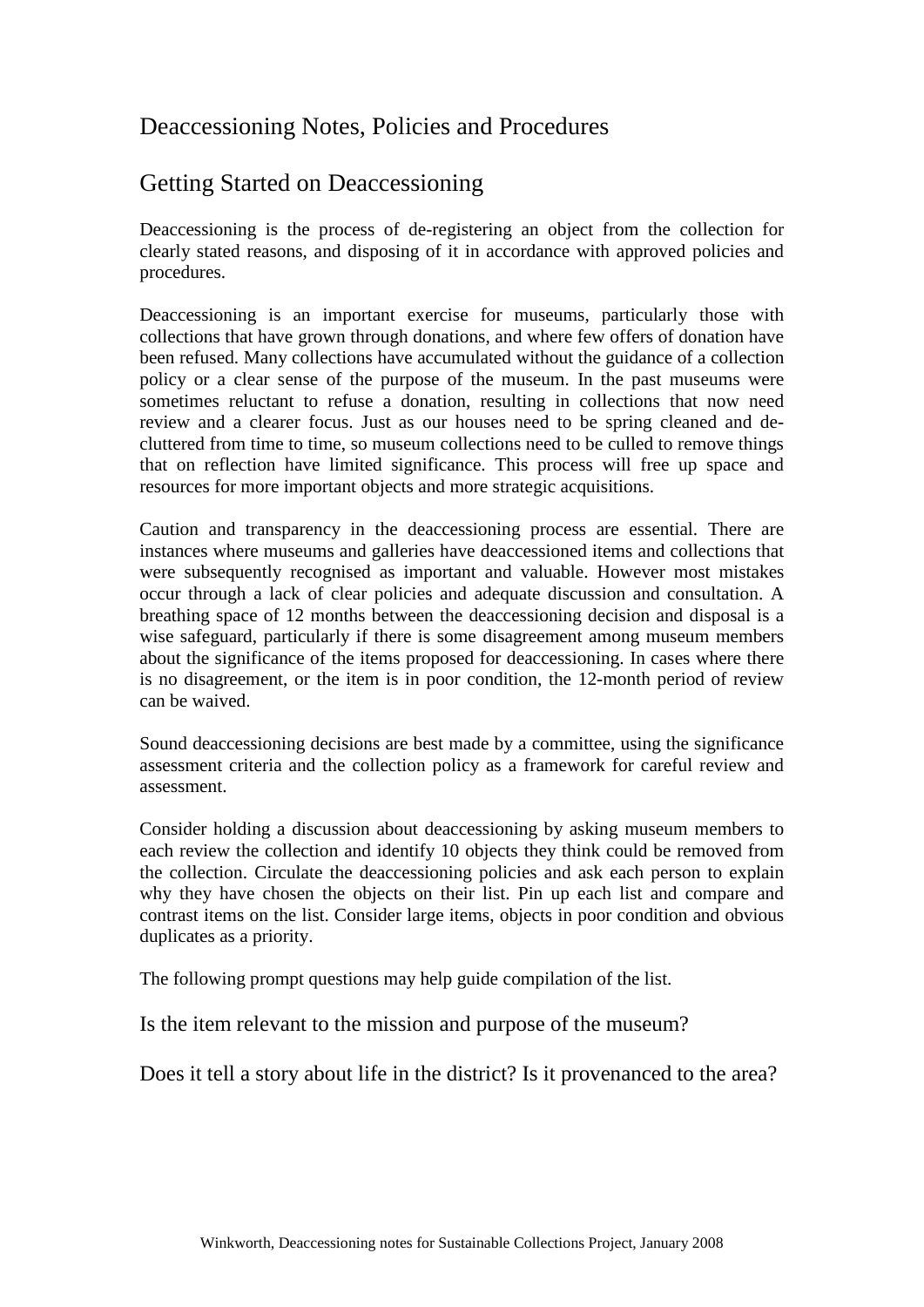How does the item relate to key themes in the collection?

What kind of research or contextual information does the museum have about the item, for example photographs of the item or similar items in use?

Is it complete and in good condition?

Is it significant and why?

Does the museum have other items like it? Is it likely that the museum can acquire a better example such as an item that has a provenance or story? Do other museums in the district have similar items of better quality?

Is it likely to be displayed and in what context? Does it make an interesting object for exhibition?

Is the item part of a group of things that have the potential to create an interesting display that tells a story about life in the district?

Can the museum properly store and care for the object?

## 8. Deaccessioning Policy and Procedures – these can be incorporated into the museum's collection policy

8.1 Deaccessioning is the process of de-registering an object from the collection for clearly stated reasons, and disposing of it in accordance with approved policies and procedures. Caution and transparency are essential in the deaccessioning process.<sup>[1](#page-1-0)</sup>

8.2 To deaccession an object from the collection the item should be assessed against the museum's mission, the collection policy and themes, and the assessment criteria.

8.3 The criteria for deaccessioning include:

Little or no significance – using the assessment process and significance criteria This includes poor condition and lack of provenance Also consider: Duplication – either within the collection or other collections in the district Inability to safely store and manage the object Lack of relevance to collection themes and policy Lack of relevance to the museum's mission and purpose

<span id="page-1-0"></span><sup>&</sup>lt;sup>1</sup> For more information on deaccessioning see the fact sheet on the MGNSW web site and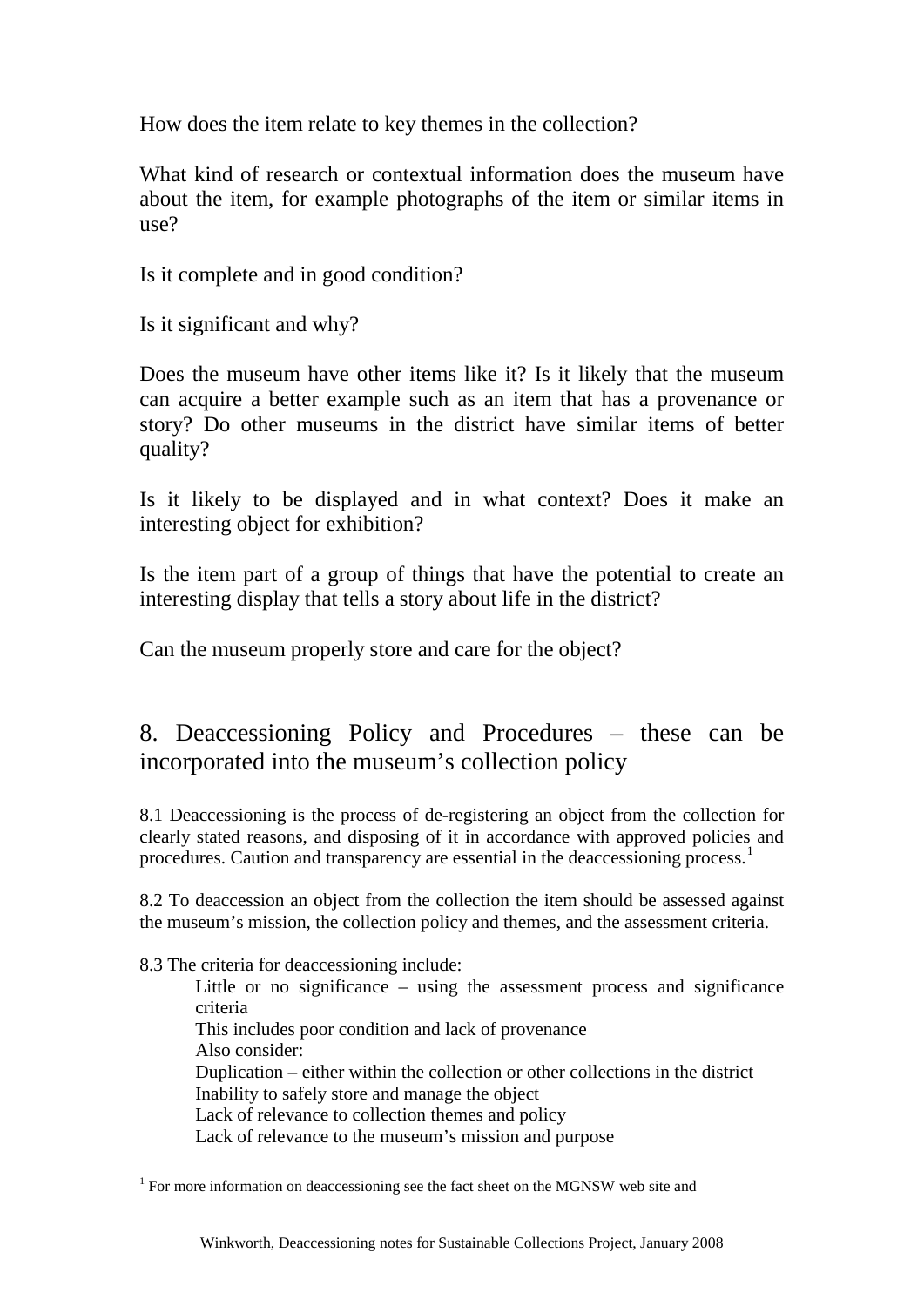8.4 Raising money for the museum through the sale of deaccessioned items is not a valid reason for deaccessioning.

8.5 In identifying priority items for deaccessioning, the museum should first consider large items that take up storage and display space, objects in poor condition, or items that are hazardous or that create particular problems for management or visitors.

8.6 In exceptional circumstances, items may be deaccessioned where the object is of particular cultural significance and its return will support the maintenance and renewal of cultural traditions.<sup>[2](#page-2-0)</sup>

8.7 Where there is concern or disagreement about the significance and relevance of items proposed for deaccessioning, the museum may hold items for a period of 12 months before disposal. The list of items proposed for deaccessioning should be available to museum members for comment.

8.8 Items proposed for deaccessioning should be formally approved by the museum's management committee.

8.9 A short statement should be prepared indicating why the object is being deaccessioned and a photo taken. Keep this information, and a note about the method of disposal, in a register of all deaccessioned objects.

## Method of Disposal

8.10 There are four main methods of disposal: Return to the donor

Transfer to another museum **Destruction** Sale

8.11 In the first instance, the donor of the object, if known, should be informed and offered the item, with an explanation of why it is to be deaccessioned. Return the item to the donor if they wish to have the object back.

8.12 Alternatively, deaccessioned items may be transferred to another institution. If items are transferred to another institution, the museum should ensure the item is appropriate to the organisation's mission and collection policy and that they have the resources to manage the item.

8.13 In other cases, where the item is incomplete, in poor condition, and of no value, it may be destroyed or sent to the tip.

<span id="page-2-0"></span><sup>&</sup>lt;sup>2</sup> There are cases where museums have deaccessioned a family bible or christening robe where the family wanted to maintain the tradition of wearing the robe or entering family names in the bible. These decisions can be made by considering the context and people to whom the object has most significance. In such cases the museum may need to consider the views of members of the family.